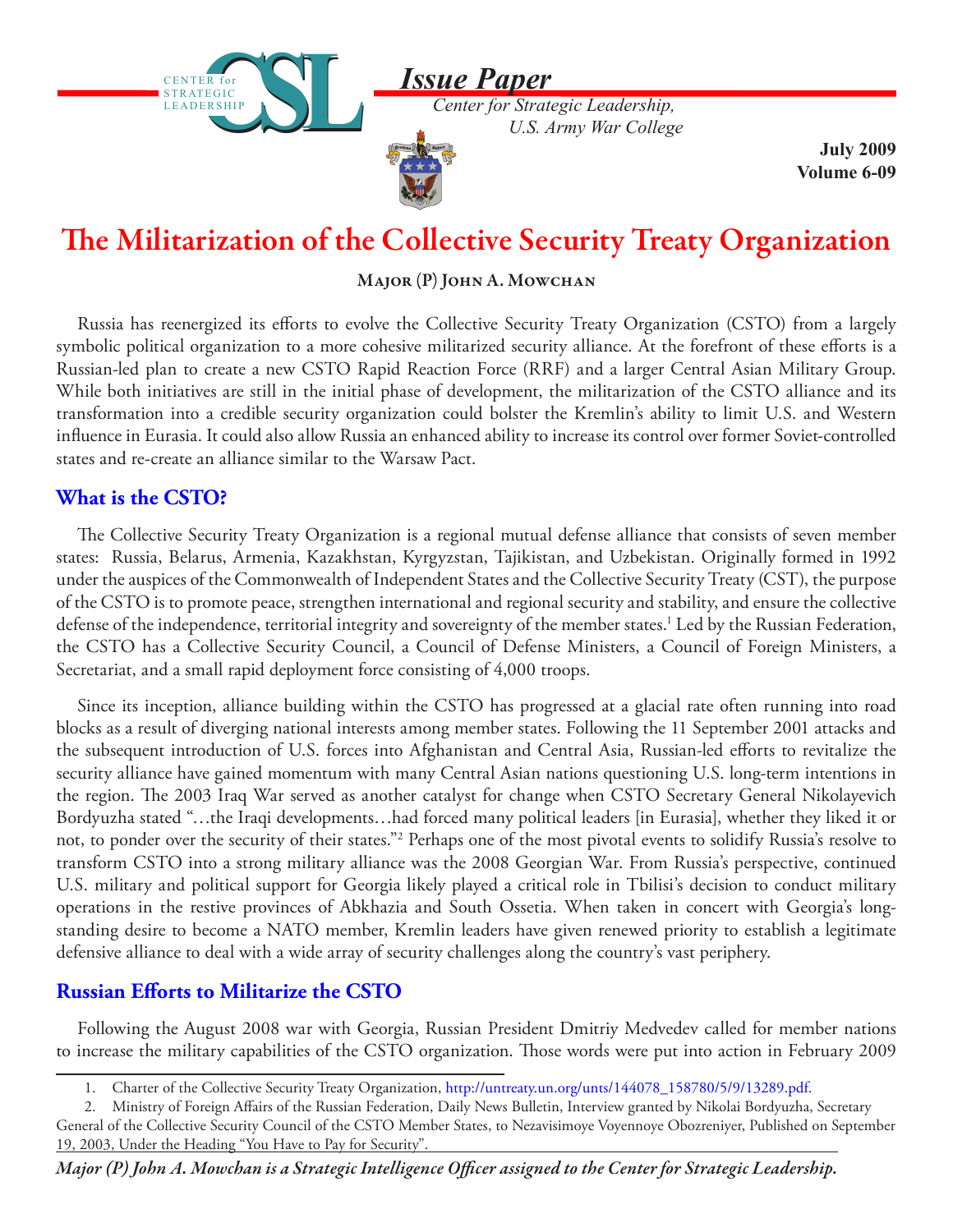during a CSTO summit in Moscow when the heads of state agreed to establish a new RRF. This force is designed to meet a wide array of Central Asian security challenges and has a mandate to resist military aggression, conduct special operations to eliminate terrorists and extremists, fight against organized crime and drug trafficking, and respond to natural and industrial disasters.3

The new Collective will reportedly consist of up to 16,000 troops, of which 8,000 will be Russian. According to the Russian Defense Ministry, the 98th Guards Airborne Division and the 31st Air Assault Brigade will form the backbone of the CSTO's RRF. The 98th Guards Airborne Division is regarded as one of Russia's elite divisions and participated in the lightning war against Georgia in August 2008.4 The 98th Guards Airborne Division also has participated in combat operations in Chechnya from 1999-2000, and select elements also supported multinational peacekeeping operations in Kosovo.

Kazakhstan will provide 4,000 troops, all of which will reportedly come from the Army's elite 37th Air Assault Brigade.5 The remaining 4,000 troops will be comprised of military forces from Belarus, Armenia, Kyrgyzstan, and Tajikistan. Uzbekistan, which frequently pursues its own agenda within the CSTO alliance, will provide troops on an ad hoc basis to support anti-drug operations or select regional crises that more than likely are considered to threaten Uzbek vital interests in Central Asia.

According to CSTO Secretary General Nikolai Bordyuzha, the creation of the new CSTO RRF could begin in the summer of 2009 and would consist of two components. The army component will be responsible for the resolution of armed and border conflicts. The second component, comprised of special purpose troops, will be used to combat terrorism and drug trafficking. Although the new RRF is not yet fully formed, CSTO officials have stated the new RRF will hold its first joint tactical maneuvers in Kazakhstan during the August-September 2009 timeframe.<sup>6</sup>

In concert with Russian-led efforts to create a CSTO RRF, the Kremlin has also reintroduced a plan to establish a larger Central Asian Military Group using the armed forces of CSTO member states. According to the Russian Foreign Ministry, "this is a purely military structure that is being created in order to ensure security in Central Asia in case of attack from outside."7 Although the exact composition and disposition of the new military grouping is unknown, five CSTO member states – Russia, Kazakhstan, Kyrgyzstan, Tajikistan, and Uzbekistan – will reportedly provide a majority of the forces, which will be comprised of tank units, artillery formations, and a Caspian-based naval fleet.<sup>8</sup> This new Central Asian military group will complement, not replace the Russian-Armenian and Russian-Belarusian military groupings that are currently operating in Eurasia.<sup>9</sup>

## **Why is Russia militarizing the CSTO?**

Russia's renewed emphasis to transform the CSTO alliance is likely a result of multiple causal factors highlighted in the country's new National Security Strategy (NSS) released in May 2009. These Russian concerns include the proliferation of weapons of mass destruction, drug trafficking, illegal arms sales, and organized crime. While all of these problems may threaten stability in Central Asia, there are two larger strategic issues driving Russia to militarize

<sup>3.</sup> "Russian-led CSTO Grouping Adds Military Dimension," *Radio Free Europe Radio Liberty*, 04 February 2009, [http://www.rferl.org/](http://www.rferl.org/Content/Rapid_Reaction_Force_Adds_Military_Dimension _To_CSTO/1379324.html) [Content/Rapid\\_Reaction\\_Force\\_Adds\\_Military\\_Dimension \\_To\\_CSTO/1379324.html.](http://www.rferl.org/Content/Rapid_Reaction_Force_Adds_Military_Dimension _To_CSTO/1379324.html)

<sup>4.</sup> IIya Kramnik, "CSTO – Joining Forces in a Crisis," *RIA Novosti*, 02 May 2009, [http://en.rian.ru/analysis/20090205/ 119991573.](http://en.rian.ru/analysis/20090205/ 119991573.html) [html.](http://en.rian.ru/analysis/20090205/ 119991573.html)

<sup>5.</sup> Farkhad Sharip, "Kazakhstan Balances NATO and Pro-Russian Alliances," The Jamestown Foundation, *Eurasia Daily Monitor* Volume: 6 Issue: 93, May 14, 2009, [http://www.jamestown.org/single/?no\\_cache=1&tx\\_ttnews%5Bswords%5D=8fd5893941d69 d0be3](http://www.jamestown.org/single/?no_cache=1&tx_ttnews%5Bswords%5D=8fd5893941d69 d0be3f378576261ae3e&tx_ttnews%5Bany_of_the_words%5D=CSTO&tx_ttnews%5Btt_news%5D=34984&tx_ttnews%5BbackPid%5D=7&cHash=803c656638)  [f378576261ae3e&tx\\_ttnews%5Bany\\_of\\_the\\_words%5D=CSTO&tx\\_ttnews%5Btt\\_news%5D=34984&tx\\_ttnews%5BbackPid%5D=7&](http://www.jamestown.org/single/?no_cache=1&tx_ttnews%5Bswords%5D=8fd5893941d69 d0be3f378576261ae3e&tx_ttnews%5Bany_of_the_words%5D=CSTO&tx_ttnews%5Btt_news%5D=34984&tx_ttnews%5BbackPid%5D=7&cHash=803c656638) [cHash=803c656638](http://www.jamestown.org/single/?no_cache=1&tx_ttnews%5Bswords%5D=8fd5893941d69 d0be3f378576261ae3e&tx_ttnews%5Bany_of_the_words%5D=CSTO&tx_ttnews%5Btt_news%5D=34984&tx_ttnews%5BbackPid%5D=7&cHash=803c656638).

<sup>6.</sup> "Sarkisian, Bordyuzha Discuss Armenia's Role in an Expanded CSTO," Asbarez.com, 05 March 2009, [http://www.asbarez.](http://www.asbarez.com/2009/03/05/sarkisian-bordyuzha-discuss-armenias-role-in-an-expanded-csto/) [com/2009/03/05/sarkisian-bordyuzha-discuss-armenias-role-in-an-expanded-csto/.](http://www.asbarez.com/2009/03/05/sarkisian-bordyuzha-discuss-armenias-role-in-an-expanded-csto/)

<sup>7.</sup> "Russia creates own version of NATO in Central Asia to be prepared for big war," *Pravda*, 29 May 2009 [http://dprogram.](http://dprogram. net/2009/05/29/msm-russia-creates-its-own-version-of-nato-in-central-asia-to-be-prepared-for-big-war/) [net/2009/05/29/msm-russia-creates-its-own-version-of-nato-in-central-asia-to-be-prepared-for-big-war/](http://dprogram. net/2009/05/29/msm-russia-creates-its-own-version-of-nato-in-central-asia-to-be-prepared-for-big-war/).

<sup>8.</sup> Vladimir Solovyev, "CSTO Said Planning Creation of Central Asia Troop Grouping," *Moscow Kommersant*, 29 May 2009.

<sup>9.</sup> "Russia creates own version of NATO in Central Asia to be prepared for big war," *Pravda*, 29 May 2009 [http://dprogram.](http://dprogram.net/2009/05/29/msm-russia-creates-its-own-version-of-nato-in-central-asia-to-be-prepared-for-big-war/) [net/2009/05/29/msm-russia-creates-its-own-version-of-nato-in-central-asia-to-be-prepared-for-big-war/](http://dprogram.net/2009/05/29/msm-russia-creates-its-own-version-of-nato-in-central-asia-to-be-prepared-for-big-war/).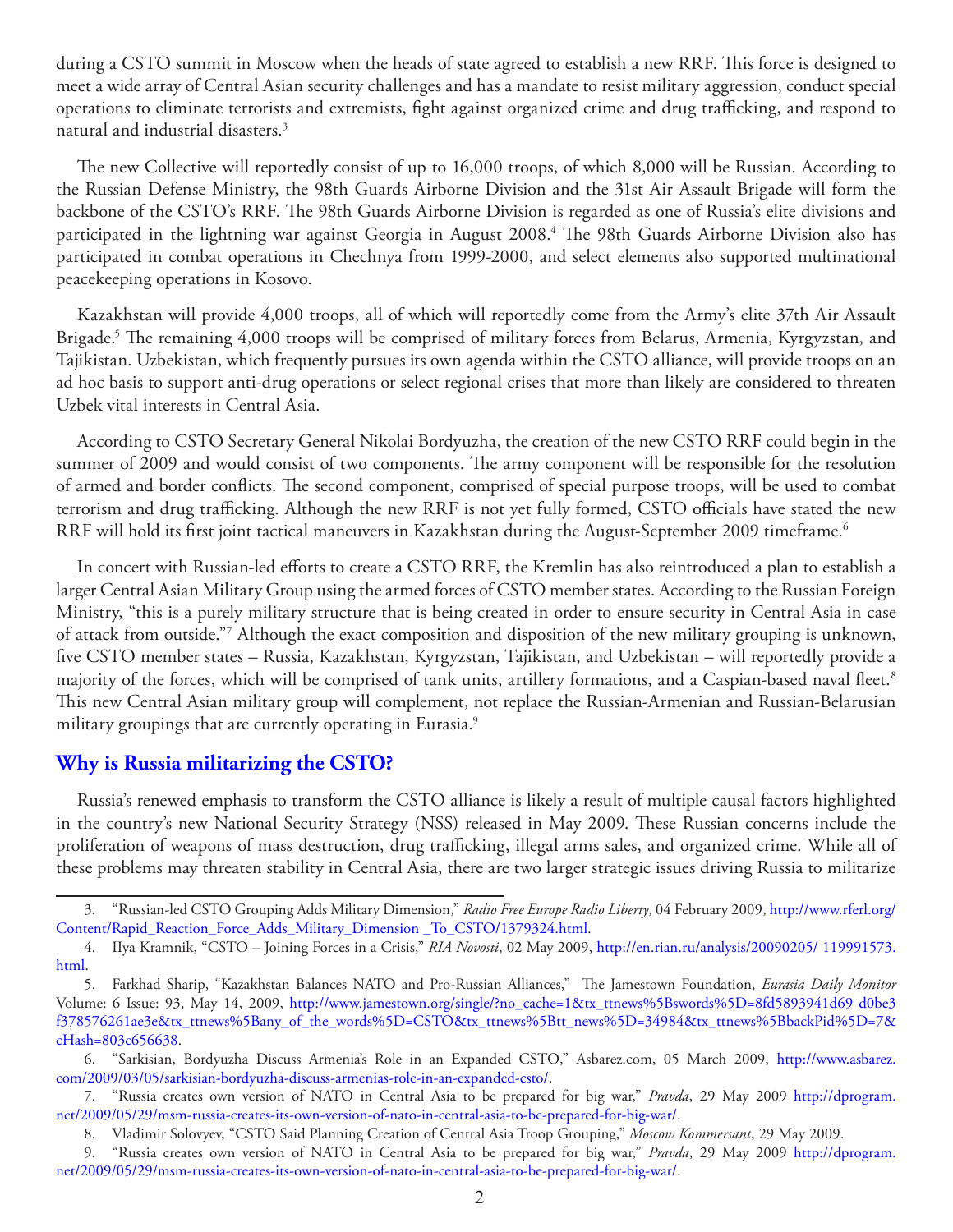the CSTO: NATO's continued expansion eastward and the spread of radical Islamic militancy as a result of the growing instability in Afghanistan and northwest Pakistan.

According to Russia's new NSS, NATO's continued eastward expansion is one of the primary issues that will shape the relationship between Russia and the western alliance.10 The entry of Albania and Croatia into NATO in April 2009 and the potential for other former Soviet-controlled states, including Ukraine and Georgia, to join the alliance has likely reinforced Russian fears of encirclement by NATO. Additionally, a U.S. initiative to establish a missile defense system in former Soviet-controlled states, now NATO members, has amplified Russian concerns over NATO's long-term intentions in what Moscow regards its historical sphere of influence in Eastern Europe and Central Asia. To Russian leaders, the planned deployment of theater missile defense interceptors to Poland and a radar system in the Czech Republic represent a direct threat to Russian national security and not a defensive missile shield designed to protect the United States and its European allies from an Iranian missile attack.

As outlined in Russia's NSS, Moscow regards the Collective Security Treaty Organization as a key instrument to counter regional challenges as well as political and military threats.11 The establishment of a CSTO RRF and a larger Central Asian military grouping support Russia's goal to create such a force. According to Russian President Medvedev, "as far as fighting potential is concerned, it [the CSTO RRF] needs the same sort of training as the troops of the North Atlantic Alliance,"12 reinforcing the belief that Russia intends to recreate an alliance similar to the former Warsaw Pact to counterbalance NATO and Western influence in the region.

Second, the Kremlin is concerned over growing instability resulting from the activities of Islamic extremists in Afghanistan and Pakistan, which threatens to spread to Russia and other Central Asian states. Since 2006 the overall security situation in Afghanistan has significantly deteriorated following the reconstitution and reorganization of the Taliban, Al Qaida, and other extremist groups operating throughout the country. Although the United States and NATO's International Security Assistance Force have stepped-up efforts to quell the violence, Russian security officials likely view the short-term security outlook in Afghanistan as bleak since militant groups and criminal elements continue to escalate their attacks against Afghan civilians and coalition forces.

Equally troubling to Russian leaders is the unstable security situation in northwest Pakistan. In early May 2009 Taliban militants broke a peace agreement with the Pakistani government by initiating a series of attacks that allowed them to gain control of the Swat Valley, located 60 miles northwest of Islamabad. After a slow start, the Pakistani Army eventually responded with a counteroffensive that has dislodged the Taliban from key cities inside the valley. While Pakistani military and political leaders celebrate these gains against the Taliban, CSTO members are becoming increasingly concerned that Islamic militants fleeing from northwest Pakistan will relocate to safe zones inside Tajikistan, Uzbekistan, Turkmenistan, Kazakhstan, and Russia.

The movement of radical Islamic elements into Russia and Central Asia states could increase inter-ethnic friction resulting in political and social instability that could threaten vital interests of CSTO members in the region. This is particularly troubling to Kremlin leaders, who are faced with a demographic crisis that continues to spiral downward. The United Nations reports that between 1992 and 2008 Russia's overall population decreased by 12 million to 142 million people as a result of falling birth rates, lower life expectancy, and an unhealthy population.13 Despite this decline, during roughly the same time period, a higher than average birth rate and immigration increased the country's ethnic Muslim population by 40 percent to 25 million.<sup>14</sup> If these trends continue, it is possible ethnic Russians will find themselves as a minority in their own country.

<sup>10.</sup> The National Security Strategy of the Russian Federation through 2020.

<sup>11.</sup> Lyudmila Alexandrova, "Strong grouping of troops may turn CSTO into NATO analogue," *ITAR-TASS*, 30 May 2009, [http://www.](http://www.itar-tass.com/eng/level2.html?NewsID=13995683&PageNum=0) [itar-tass.com/eng/level2.html?NewsID=13995683&PageNum=0](http://www.itar-tass.com/eng/level2.html?NewsID=13995683&PageNum=0).

<sup>12.</sup> Press Conference following CSTO and EurAsEC Summits, President of Russia Official Web Portal, 04 February 20009, [http://](http://president.kremlin.ru/eng/speeches/2009/02/04/1956_type82914type82915_212504.shtml) [president.kremlin.ru/eng/speeches/2009/02/04/1956\\_type82914type82915\\_212504.shtml](http://president.kremlin.ru/eng/speeches/2009/02/04/1956_type82914type82915_212504.shtml).

<sup>13.</sup> "Russia Facing Demographic Challenges," United Nations Development Program, National Human Development Report, Russian Federation 2008, pg. 18.

<sup>14.</sup> "Muslim Birthrate Worries Russia," *The Washington Times*, 20 November 2006, [http://www.washingtontimes.com/news/2006/nov](http://www.washingtontimes.com/news/2006/nov /20/20061120-115904-9135r/) [/20/20061120-115904-9135r/.](http://www.washingtontimes.com/news/2006/nov /20/20061120-115904-9135r/)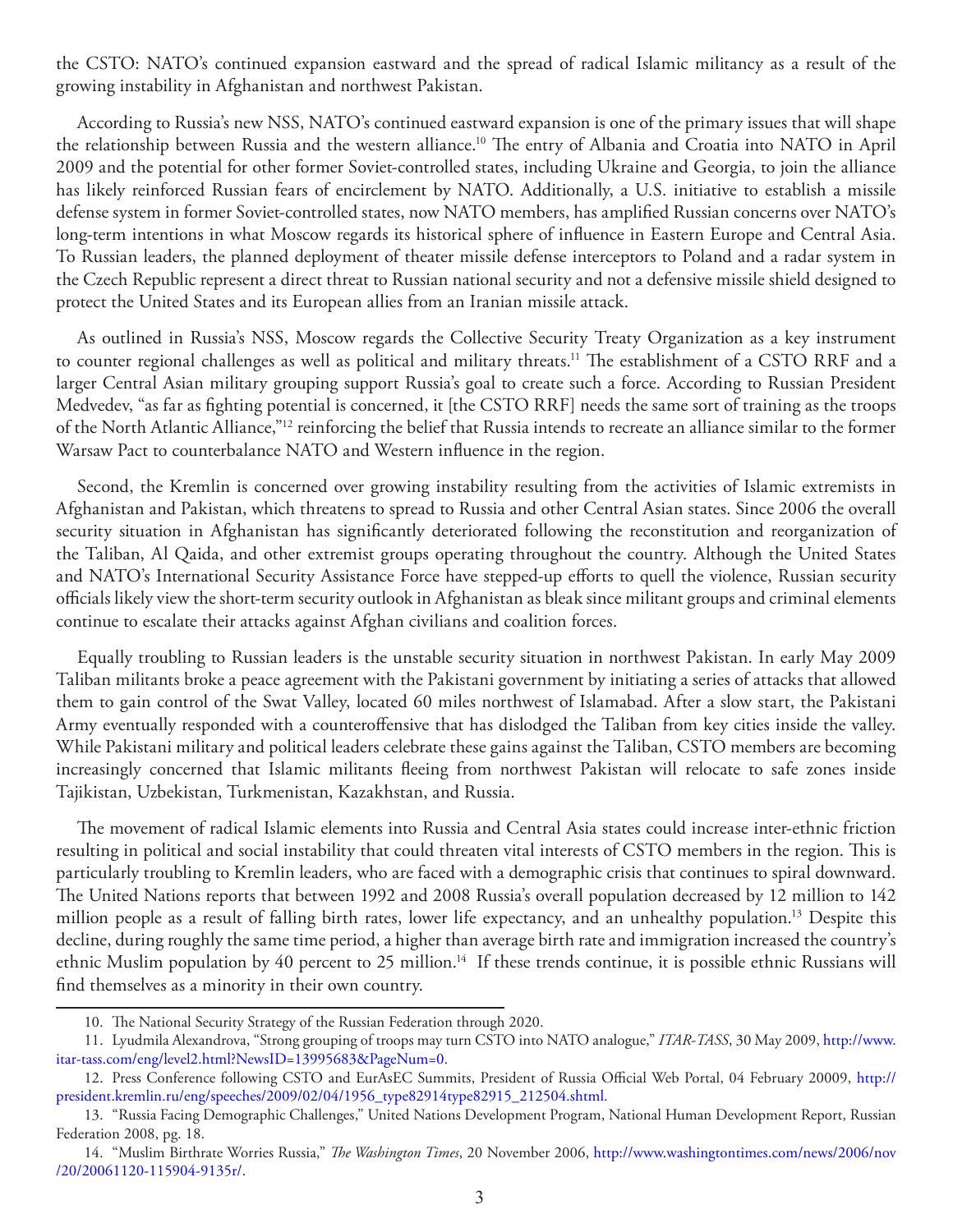### **Implications**

From one strategic perspective, the establishment of a credible CSTO alliance could foster increased stability in Central Asia. For example, this alliance could provide valuable direct and indirect support to U.S. and NATO operations in Afghanistan where western forces are dealing with a resurgent Taliban and a country that leads the world in opium production. Following the February 2009 CSTO Summit, President Medvedev stated "Russia and other CSTO members are ready for full-fledged, comprehensive cooperation with the United States and other coalition members in fighting terrorism in the region."15 While coalition operations in Afghanistan could benefit from Russia's offer of cooperation and assistance, such support is likely linked to a Kremlin zero-sum game designed to garner concessions from the West on more pressing strategic issues like NATO expansion and missile defense.

While a cohesive CSTO could eventually evolve into a credible security apparatus that adds positive stability to Central Asia, more likely, the transformation of this alliance into a militarized security group will become a tool which Moscow uses to achieve several of its strategic objectives, including increased control over former Soviet-controlled states and halting NATO expansion in Eastern Europe. The degree to which Russia is making strategic inroads via the CSTO was showcased during the February 2009 summit when Kyrgyzstan announced a decision to expel U.S. forces from Manas Airbase. This announcement followed Moscow's pledge to provide Bishkek with debt forgiveness and a \$2.15 billion aid package to help the Kyrgyzstan's declining economy.<sup>16</sup> Since 2002, Manas has served as a vital strategic airbase that has provided critical logistical support for U.S. and NATO forces operating in Afghanistan.

Although intensified U.S. diplomatic efforts in late June and an accompanying financial agreement have convinced Bishkek to keep the base open, this may only be temporary since the decision was likely a political maneuver by President Kurmanbek Bakiev to bolster his position in the run-up to presidential elections in July 2009.

A militarized CSTO could also be a mechanism by which Russia is able to more easily shape the geo-strategic environment in Eurasia in line with Russian policies. On 17 April 2009, President Medvedev condemned what he called "NATO's dangerous decision"<sup>17</sup> to conduct Exercise Cooperative Longbow-Cooperative Lancer 2009, a NATO military exercise in Georgia from 06 May until 01 June. Following Medvedev's protest, Kazakhstan and Armenia cancelled their participation in the NATO exercise. While Kazakh officials did not provide a specific reason for not participating in the NATO exercise, Armenia Defense Minister Seyran Ohanian cited NATO's support for Azerbaijan's territorial integrity in the Nagorno-Karabakh conflict.18 Kazakhstan and Armenia's decision to not support NATO highlight the willingness of CSTO member nations to fall in line with Russian policies. This is particularly troubling as Kazakhstan has been a Partnership for Peace member since 1994, and, despite Russian objections, has frequently seized every available opportunity to improve it ties with NATO.<sup>19</sup> Kremlin leaders adamantly deny any involvement in Bishkek's February 2009 decision to expel U.S. forces from Manas, or Yerevan and Astana's decision to not participate in the NATO exercise; however, these events clearly illuminate the degree by which Moscow is able to shape the geostrategic environment in the region.

#### **CSTO Obstacles are the West's Opportunities**

Although Russian-led efforts have reenergized the CSTO alliance to form a more robust military structure, the organization still has a long way to go before Moscow can effectively use this alliance to curtail western influence in Central Asia or be regarded as an effective counterbalance to NATO. This time affords the United States and its

<sup>15.</sup> Vladimir Isachenkov, "Russia Vows to Help U.S. Stabilize Afghanistan," *Huffington Post*, [http://www.huffingtonpost.com/](http://www.huffingtonpost.com/ 2009/02/04/russia-vows-to-help-us-st_n_164008.html) [2009/02/04/russia-vows-to-help-us-st\\_n\\_164008.html.](http://www.huffingtonpost.com/ 2009/02/04/russia-vows-to-help-us-st_n_164008.html)

<sup>16.</sup> "Russian aid to Kyrgyzstan not linked to U.S. airbase closure," *RIA Novosti*, 02 February 2009, [http://en.rian.ru/world/20090204/](http://en.rian.ru/world/20090204/ 119984373.html) [119984373.html](http://en.rian.ru/world/20090204/ 119984373.html).

<sup>17.</sup> "NATO's Exercise a 'Dangerous Move,'" *BBC News*, 17 April 2009, [http://news.bbc.co.uk/go/pr/fr/-/2/hi/europe/8004399.stm.](http://news.bbc.co.uk/go/pr/fr/-/2/hi/europe/8004399.stm)

<sup>18.</sup> "Armenia Says NATO Support For Azerbaijan Prompted Pullout," Radio Free Europe Radio Liberty, 08 May 2009, [http://www.](http://www.rferl.org/content/Armenia_Says_NATO_Support_For_Azerbaijan_Prompted_Pullout/1624565.html) [rferl.org/content/Armenia\\_Says\\_NATO\\_Support\\_For\\_Azerbaijan\\_Prompted\\_Pullout/1624565.html.](http://www.rferl.org/content/Armenia_Says_NATO_Support_For_Azerbaijan_Prompted_Pullout/1624565.html)

<sup>19.</sup> Farkhad Sharip, "Kazakhstan Balances NATO and Pro-Russian Alliances," The Jamestown Foundation, *Eurasia Daily Monitor* Volume: 6 Issue: 93, May 14, 2009, [http://www.jamestown.org/single/?no\\_cache=1&tx\\_ttnews%5Bswords%5D=8fd5893941d69d0b](http://www.jamestown.org/single/?no_cache=1&tx_ttnews%5Bswords%5D=8fd5893941d69d0b e3f378576261ae3e&tx_ttnews%5Bany_of_the_words%5D=CSTO&tx_ttnews%5Btt_news%5D=34984&tx_ttnews%5BbackPid%5D=7&cHash=803c656638) [e3f378576261ae3e&tx\\_ttnews%5Bany\\_of\\_the\\_words%5D=CSTO&tx\\_ttnews%5Btt\\_news%5D=34984&tx\\_ttnews%5BbackPid%5D=7](http://www.jamestown.org/single/?no_cache=1&tx_ttnews%5Bswords%5D=8fd5893941d69d0b e3f378576261ae3e&tx_ttnews%5Bany_of_the_words%5D=CSTO&tx_ttnews%5Btt_news%5D=34984&tx_ttnews%5BbackPid%5D=7&cHash=803c656638) [&cHash=803c656638.](http://www.jamestown.org/single/?no_cache=1&tx_ttnews%5Bswords%5D=8fd5893941d69d0b e3f378576261ae3e&tx_ttnews%5Bany_of_the_words%5D=CSTO&tx_ttnews%5Btt_news%5D=34984&tx_ttnews%5BbackPid%5D=7&cHash=803c656638)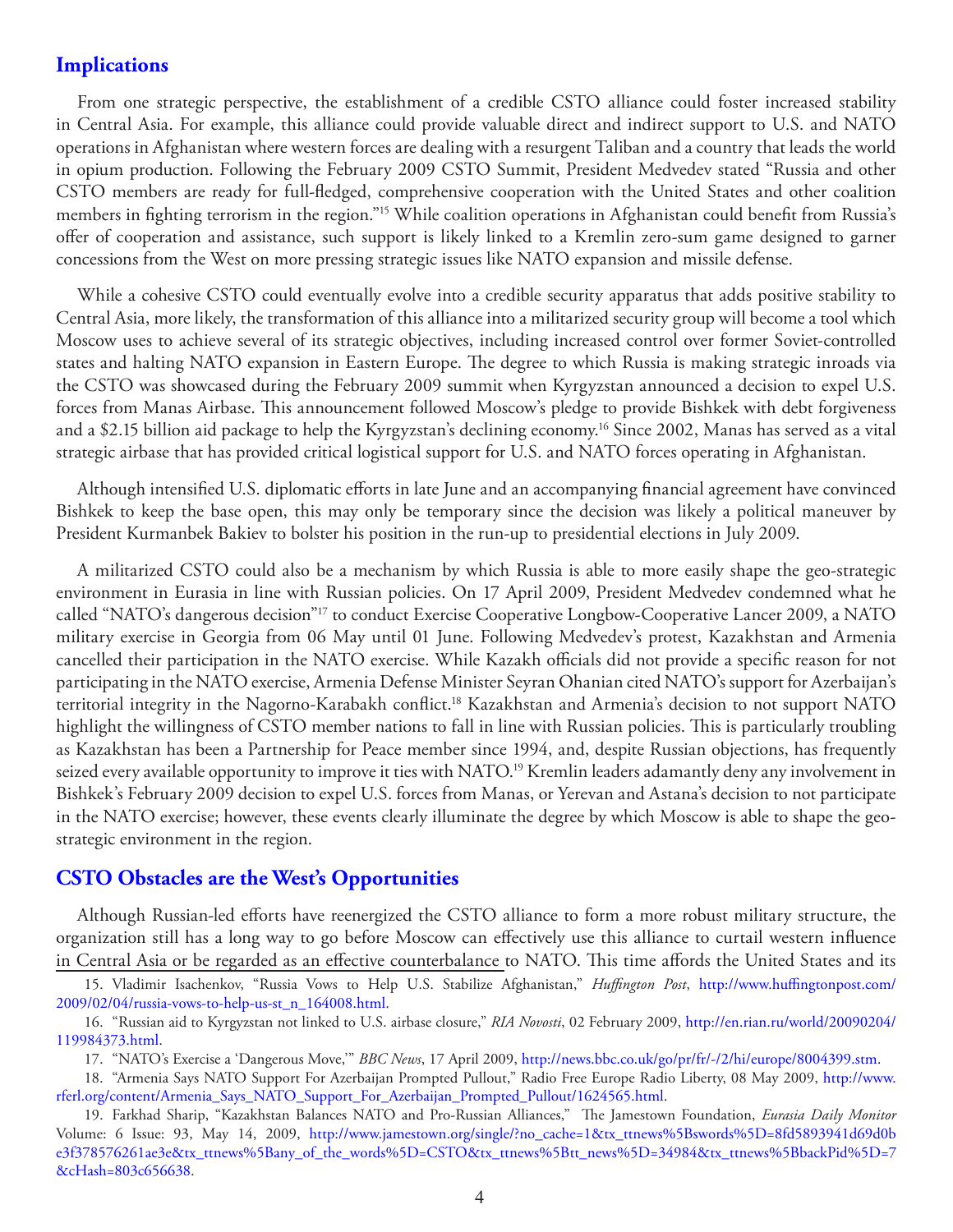NATO allies an opportunity to pursue several options that will help ensure the CSTO remains a more political vice military alliance.

First, the United States along with its European allies has opportunities to exploit the frequently diverging national interests of CSTO member countries. Since the implosion of the Soviet Union, diverging national interests have been the primary obstacles preventing the CST and the CSTO from transforming into a cohesive alliance. A divergence in political and economic interests was brought to the forefront in mid-June when the President of Belarus, Alexander Lukashenko, refused to attend the CSTO summit in Moscow citing what was described as "overt economic discrimination by a CSTO member [Russia] against Belarus."20 Specifically, Minsk was upset with Moscow for cancelling a \$500 million stabilization loan that Lukashenko claims was suspended because he would not recognize South Ossetia's and Abkhazia's declaration of independence from Georgia. Additionally, Belarus has expressed extreme frustration with the Kremlin's decision to close Russian markets to Belarusian meat and dairy exports. According to Russian officials, Belarus has failed to comply with new technical regulations designed to improve safety and health standards for dairy and meat imports.<sup>21</sup>

In the military realm, CSTO members are already expressing several reservations about Russia's accelerated efforts to militarize the organization indicating these countries may be wary of Moscow's long-term intentions for the alliance. During the February 2009 CSTO Summit, Uzbekistan, which recently rejoined the alliance in 2008, refused to commit permanent forces to the CSTO RRF instead opting to provide units on a case-by-case basis. There is also continued CSTO member disagreement over how the RRF will be employed in a time of crisis. In early June during meetings of CSTO Defense Ministers, Armenian military officials demanded increased granularity on the nature of military support the CSTO RRF would provide to Yerevan during a crisis with Azerbaijan over the disputed territory of Nagorno-Karabakh.

Second, playing upon the diverging national interests of CSTO members, the U.S. and NATO could chose to eschew any formalized relations with the alliance opting instead to develop improved bilateral relationships with individual member states on a wide range of diplomatic, economic, and security issues. Improved bilateral relations could help widen diverging national interests of CSTO members with Russia and prevent the alliance from gaining a high degree of international legitimacy as an effective regional security apparatus. Improved bilateral relations could also undermine the political will of CSTO states to support various operations in the region. Seeing the benefits of Western support, CSTO states could fail to muster and/or sustain the required political will in support of CSTO kinetic and non-kinetic operations in Eurasia, which could be especially detrimental to Russian endeavors to evolve the alliance into a credible security organization. For example, the U.S. and European political leaders might wish to take full advantage of Minsk's growing discontent with Moscow. Engaging with Belarusian government leaders at various levels could open up avenues that help create favorable conditions that move Belarus closer to the West. Additionally, the United States should maintain a high level of political and economic dialogue with Kyrgyzstan, a country that will likely remain at the center of a geopolitical competition between Russia and the United States in the very near future. Establishing a strong, mutually beneficial relationship with Kyrgyzstan will help the U.S. bolster its position of influence in Central Asia and stave off any future closure of Manas Airbase.

### **Conclusion**

Russia's renewed efforts to militarize the Collective Security Treaty Organization into a more cohesive security alliance similar to the former Warsaw Pact have gained momentum over the last several years. Moscow's goal to transform this alliance into an effective security organization on par with NATO could begin to be realized if Russianled efforts to create a new CSTO RRF and a larger Central Asian Military Group are realized in the coming months. If this occurs, Kremlin leaders will be able to use the CSTO as another tool to increase its control over former Sovietcontrolled states and limit Western influence in Eurasia and NATO expansion in Eastern Europe. To prevent the

<sup>20.</sup> Vladimir Socor, "Belarusian President Boycotts Moscow's CSTO Summit," The Jamestown Foundation, *Eurasia Daily Monitor* Volume: 6 Issue: 114, [http://www.jamestown.org/single/?no\\_cache=1&tx\\_ttnews%5Btt\\_news%5D=35126&tx\\_ttnews%5Bbac kPid%5D](http://www.jamestown.org/single/?no_cache=1&tx_ttnews%5Btt_news%5D=35126&tx_ttnews%5Bbac kPid%5D=13&cHash=f232a38c80) [=13&cHash=f232a38c80.](http://www.jamestown.org/single/?no_cache=1&tx_ttnews%5Btt_news%5D=35126&tx_ttnews%5Bbac kPid%5D=13&cHash=f232a38c80)

<sup>21.</sup> Ibid.